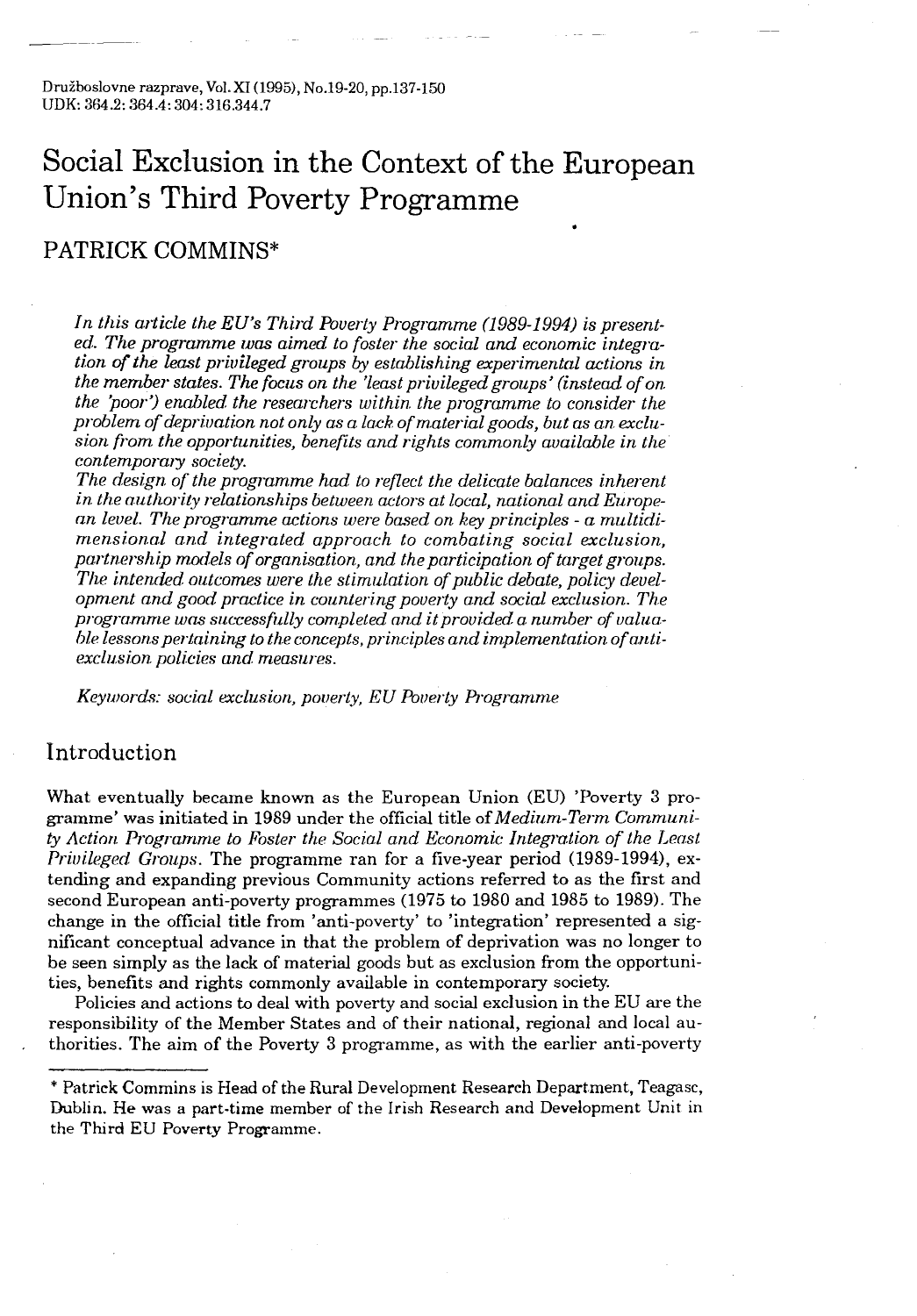# Patrick Commins  $\begin{aligned} \mathbf{P}(\mathbf{r}) = \mathbf{P}(\mathbf{r}) \mathbf{P}(\mathbf{r}) \end{aligned}$  Patric

initiatives, was not to subsidise conventional local actions but to serve as a catalyst for mainstream actions in Member States by creating a programme of innovative and exemplary measures . Poverty 3 sought to stimulate experimental action through local pilot projects, to formulate new models of local organisation and to demonstrate the relevance of the lessons learned from mainline policies and administrative practices . It aimed to identify good practice, to encourage policy development and public debate on poverty, social exclusion and processes of social integration.

Poverty 3 was based on a definite philosophy; it had a novel terminology, a number of key principles and a set of organisational and implementation structures designed to establish a programme which had coherence and synergy among its actions at European, national and local levels.

This article describes the main features of the programme and draws out its principal outcomes and lessons .

#### The Background to Poverty 3

In the late 1980s there was a realisation in the Community that the incidence of poverty, measured in crude quantitative terms as those having less than 50 per cent of disposable income per inhabitant, was on the increase in the Member States. It was estimated that over the decade, the number of poor people had increased from 40 million to approximately 55 million people - or to one-seventh of the Community's population . Second, it was accepted that to measure poverty in terms of revenue was inadequate or even misleading ; the great variety of economic circumstances in the Community and the different types of welfare designed to deal with them indicated a wide range of poverty conditions (Abou Sada, 1991: 11) . Third, changes in the economic environment, dominated by industrial restructuring, agricultural reforms and the demands of international competition, created a new dynamic for poverty in that they gave rise to new forms of disadvantage and generated greater instabilities for certain categories of people, especially in respect of their position in the labour market. Fourth, while the European Community is essentially an economic union, it has, by common consent, an important social dimension . Over time it has come to be accepted that the Community has a wider social policy role, rather than being confined to the social aspects of economic policies - the latter being exemplified in measures to facilitate the free movement of workers across national boundaries (O'Cinnéide, 1992: 8) .

While there was high employment growth in the Community in the second half of the 1980s, unemployment rates remained unacceptably high, being up to 10 per cent and over in a number of countries . For large proportions of the unemployed, the time spent out of work exceeded one year . In the northern countries the problem of long-term unemployment predominantly affects older age groups, while in the south, long-term and youth unemployment are closely associated (Commission of the European Communities, 1994 : 20) . In the 1980s youth unemployment was an acute problem although the rate had reduced somewhat by the end of the decade . One of the most significant long-term trends in the European labour force has been the declining participation rates for men, especially for

DR, Vol.Xl(1995)19-20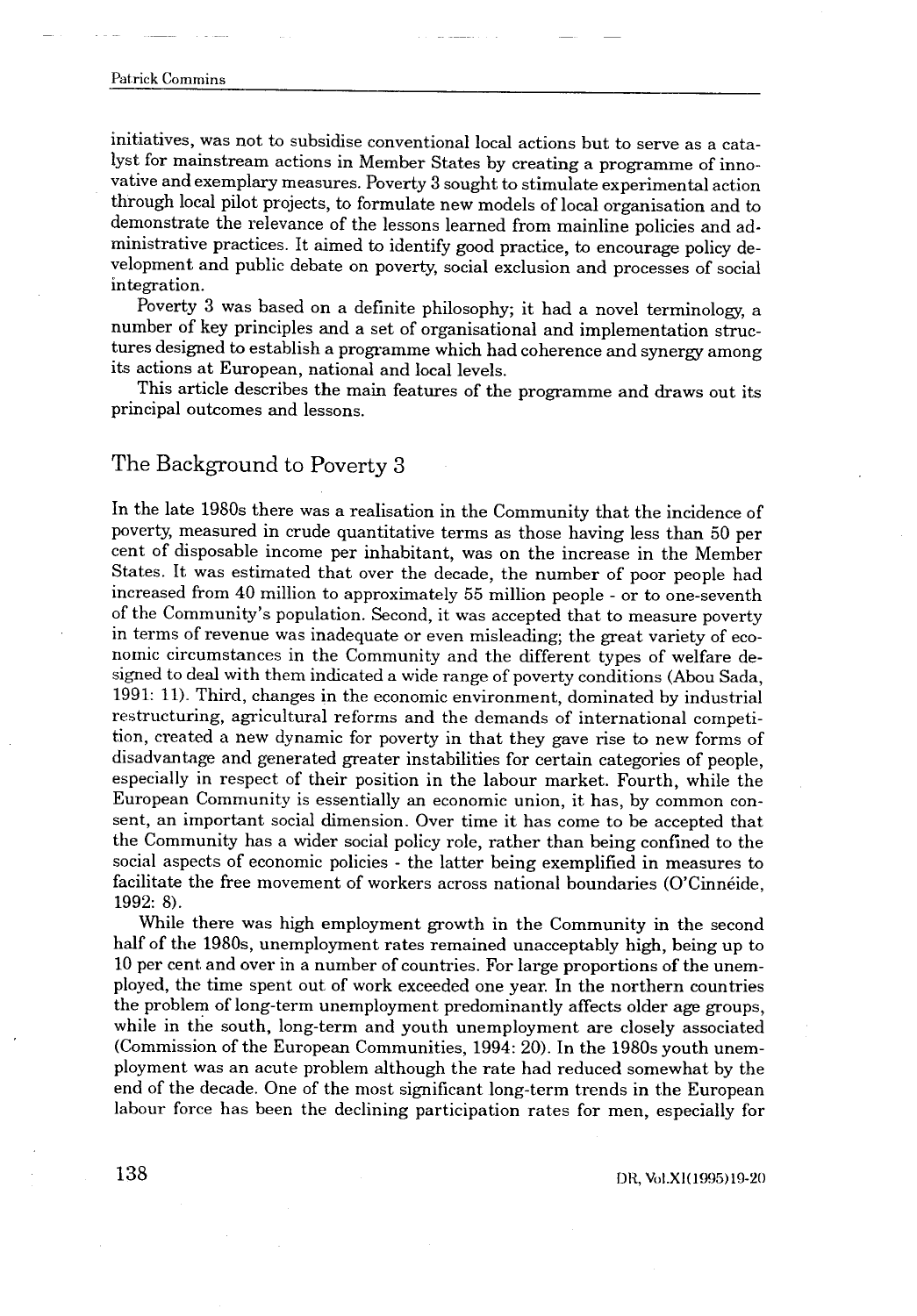those in the older age groups . On the other hand, there have been pronounced rates of growth in the participation of women. Underlying these trends, however, has been the casualisation of labour, with the expansion of temporary, part-time and badly-paid types of employment. Women, in particular, have been adversely by these trends .

In the 1980s change in the rural economy was marked by severe rationalisation in the agricultural sector, expressed in terms of capitalisation, high productivity, growing surpluses in production and a contraction of the labour force . Up to 20 per cent of the Community's population (over 60 million people) live in rural areas, and an estimated 25 million people inhabit the Community's upland and mountain areas . With increasing restrictions on agricultural production and the difficulties of attracting internationally-mobile capital investment to these remoter locations, the economic basis for securing a livelihood was obviously under threat. As emigration left behind a population of older people and as lower population thresholds increased the unit costs of providing public services, the quality of life in many rural areas came under threat, a trend at variance with the Community's aspirations for economic and social cohesion .

The changing nature of poverty in the 1980s was also characterised by the emergence of categories of people facing new problems of marginalisation . The numbers of men over 55 years old in the labour force had fallen significantly since 1960 and the numbers of older people in the population had increased . Professional inactivity and living alone are factors which increase the chances of being in poverty. Employment changes have coincided with an increasing number of people living alone, and of one-parent families . In the 1980s the number of singleparent families depending on welfare increased without interruption throughout the EU Member States (Abou Sada, 1991: 8-9).

Other social categories of marginalised people include those with disabilities, the homeless and migrants . Migrants, in particular, experience a multitude of integration problems but it is difficult to generalise readily because of the diversity of migratory situations . Zeroulou (1992) states that almost every country in Europe had recorded an upsurge in migration by the end of the 1980s, a somewhat paradoxical situation given the economic difficulties being encountered in the host countries concerned. Zeroulou drew attention to the need to distinguish between (i) population groups forming part of former immigration flows, (ii) people born of immigrants, (iii) new flows, some of which may be resumptions of traditional flows, and (iv) specific groups (refugees, asylum seekers, illegal immigrants). Poverty can be the mainspring of much immigration but immigrants risk continuing poverty and exclusion to varying degrees depending on their origin, duration of settlement, qualifications, gender, admissibility and legal status, and on the systems of social protection and measures for social integration in the host country.

In the wider policy context, and specifically in regard to the extension of the Community's role in influencing social policies, economic and social cohesion had been among the aims of the Community since 1973 when its expansion to nine Member States brought structural and regional imbalances into sharper focus . At the same time the persistence of high levels of unemployment, and the experiences of Community programmes for women, for young people, for people with disabilities and for other disadvantaged groups continued to highlight social

DR, Vol.XI(1995)19-20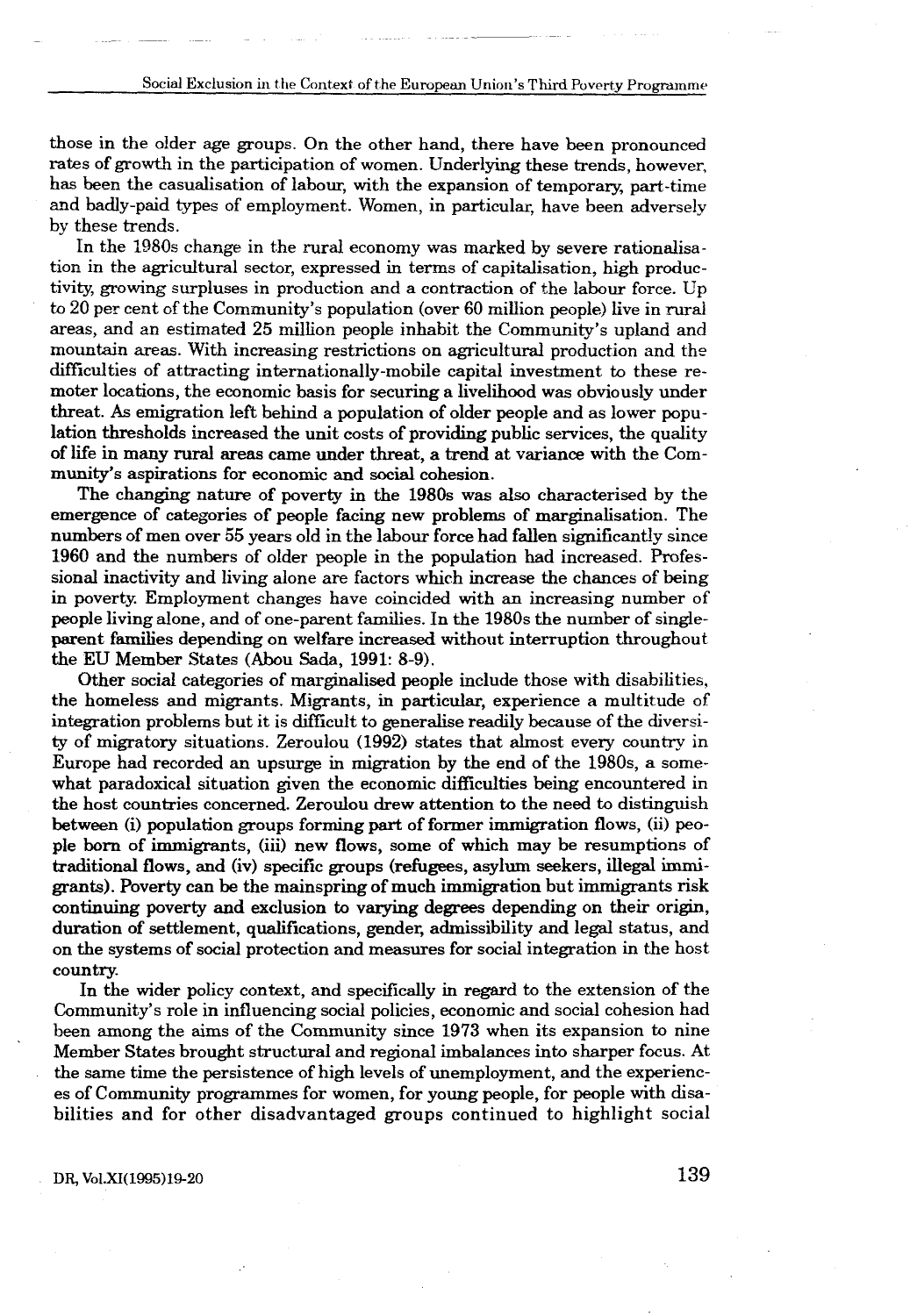inequalities as being distinct from regional inequalities (O'Cinnéide, 1992 : 9) . A formal resolution by the Council in 1989 (Council of the European Communities, 1989) noted that the process of social exclusion, resulting from structural changes in society, was becoming a greater problem in the Member States . The resolution added that economic policies must be "accompanied by integration policies of a specific, systematic and coherent nature" . The provisions of the Treaty of Rome precluded the Community from establishing a permanent set of anti-exclusion policies so the Council's resolution merely requested Member States to promote or implement measures to combat exclusion among their own citizens . However, the Council called on the Commission of the EU "to study, together with the Member States, the measures they are taking to combat exclusion". The Commission appointed a network of consultants known as the Observatory on National Policies to Combat Social Exclusion, to examine and report on the nature and extent of social exclusion in Member States .

Additional emphasis on economic and social cohesion followed the passing of the Single European Act of 1987 and the formation of the Internal Market. A Commission paper on the Social Dimension of the Internal Market (Commission of the European Communities, 1988) set out a number of priorities and proposals for dealing with social exclusion. That paper gave particular impetus to the establishment of the Poverty 3 programme .

#### Basic Design and Strategy of Poverty 3

As a 'programme' rather than a 'fund', Poverty 3 was designed to involve the active presence of the Community in partnership with Member States in contributing to the identification and validation of policies and actions capable of countering current forms of exclusion . The establishment of actions of an experimental and exemplary nature, incorporating the commitment of institutional partners at Community, national and local levels, called for a coherent and strategic approach embodied in the concept of a programme rather than of an ad hoc fund.

The strategy adopted was to invest in 41 local projects throughout the Com munity and to include all Member States. To select these, each national governing body was invited by the Commission to propose a number of cases from which the Commission would choose the required number of projects within the framework of the programme. There were two categories of project: Model Actions and Innovatory Initiatives . The Model Actions (of which there were 29) were based primarily on disadvantaged geographical areas where a set of public and private partners had agreed to a work programme to combat poverty in a coordinated plan . The 12 Innovatory Initiatives were smaller in scale and concerned with categories of people encountering specific situations of poverty, some in severely marginalised circumstances (e.g. mental or physical handicap, former prisoners, nomads) . Most of the Initiatives were operated by private organisations and their spheres of action tended to be at. the extremes of those situations usually covered by traditional institutions . In fact, an objective of the Initiatives was to show how such institutional gaps could be filled in the longer term .

The Community budget provision for the Poverty 3 programme was 55 million ECU over its 5-year term. Of this, 70 per cent was earmarked for the Model Ac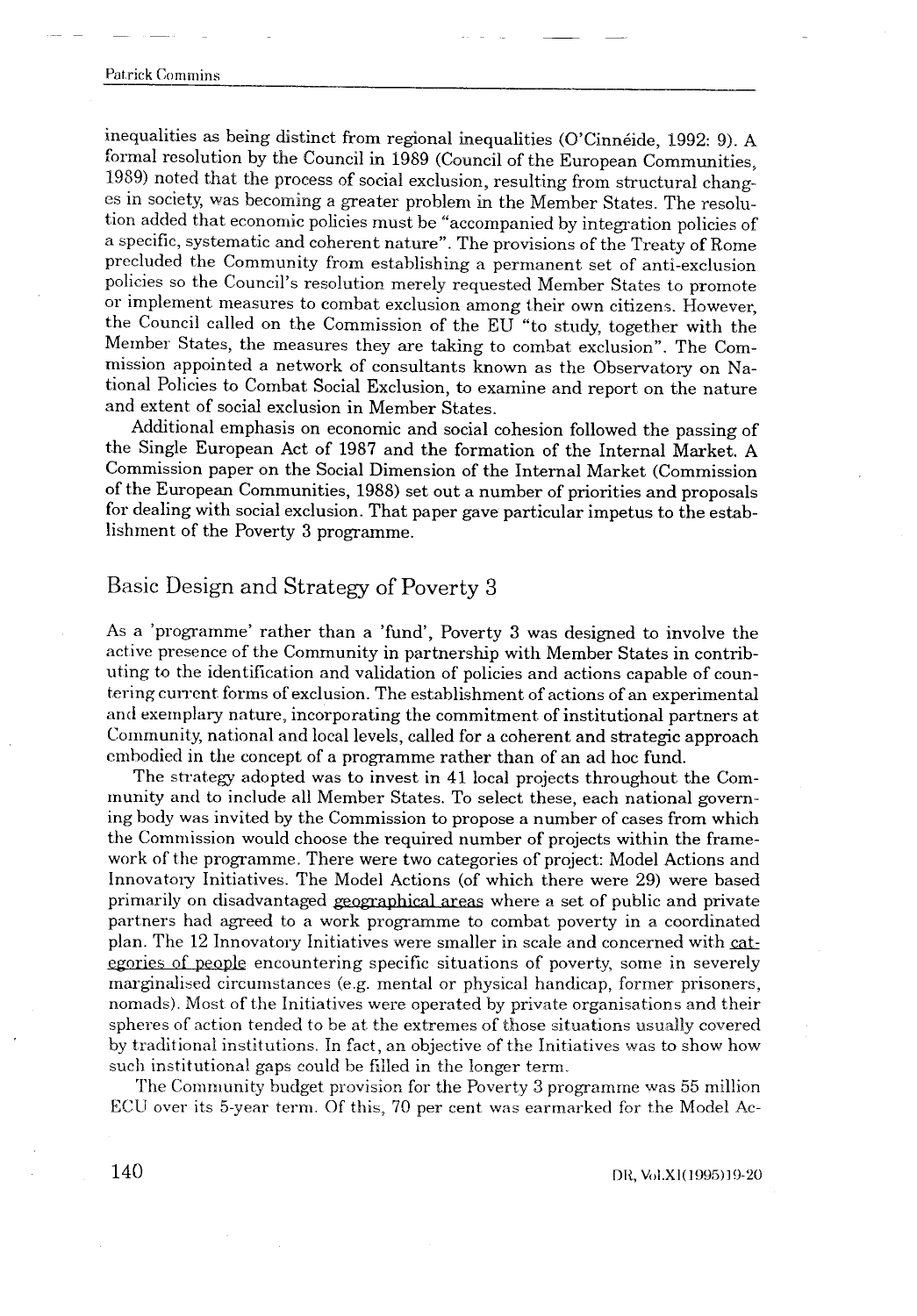tions and 4 per cent for the Innovatory Initiatives . Each Model Action received on average an annual grant of between 250,000 to 300,000 ECU from the European Community, or nearly 1.5 million ECU for the duration of the programme . The annual Community contribution to the Innovatory Initiatives was in the order of 50,000 ECU, or nearly 250,000 ECU over the life-span of the programme . The Community budget allocations represented 45 to 50 per cent of total project expenses, so that the selection of projects depended on their capacity to arrange the local co-financing of their activities . Studies, research and statistical analyses accounted for 9 per cent of funding, with a further 16 per cent for programme administration and management.

Given the programme's aims and operating principles (outlined in more detail later) its animation and management strategy was based on a number of structures:

The Commission: General political and overall responsibility for the programme rested with the EU Commission . The Commission was supported by a team of international consultants which, in turn, made up the Central Unit.

Central Unit: Besides supplying the financial and administrative functions of the programme, the Central Unit had responsibility for ensuring that the basic principles underlying the programme (see below) were respected and that its various activities proceeded in harmony. The Unit prepared and implemented strategies for coordinating the actions of the various partners and monitored the use of finances . It also coordinated and supported national Research and Development Units.

Research and Development Units (RDUs): At the national level the RDUs - professionals working part-time with the programme - provided projects with technical assistance in planning, project development, self-evaluation, and communications, as well as in liaison work with local, regional and national partners, and with the Central Unit . RDUs publicised the programme, organised seminars and ensured financial and administrative liaison between the projects and the Central Unit.

Advisory Committee: Regular contact between the Commission and the Member States was maintained through an Advisory Committee composed of representatives of the national authorities .

The Projects ; Model Action projects were managed by a steering group or committee representative of one or more local or regional authorities, or of public or para-public organisations involved in such activities as training, housing or health, together with representative(s) from non-governmental organisation(s) . Innovatory Initiatives were generally run by specific private organisations, or by subsidiaries of public institutions . All projects were expected to have professional management and high standards of administration .

Besides launching the Poverty 3 programme the EU Commission took a number of other steps to combat social exclusion . Reference has already been made to the Observatory. Support was provided for a European Network of non-governmental organisations (the European Anti-Poverty Network) . Within the context of the Community Structural Funds some initiatives (e .g . Horizon) were implemented to help specific neighbourhoods having particular difficulties . The Commission encouraged the participation of Poverty 3 projects in other Community pro-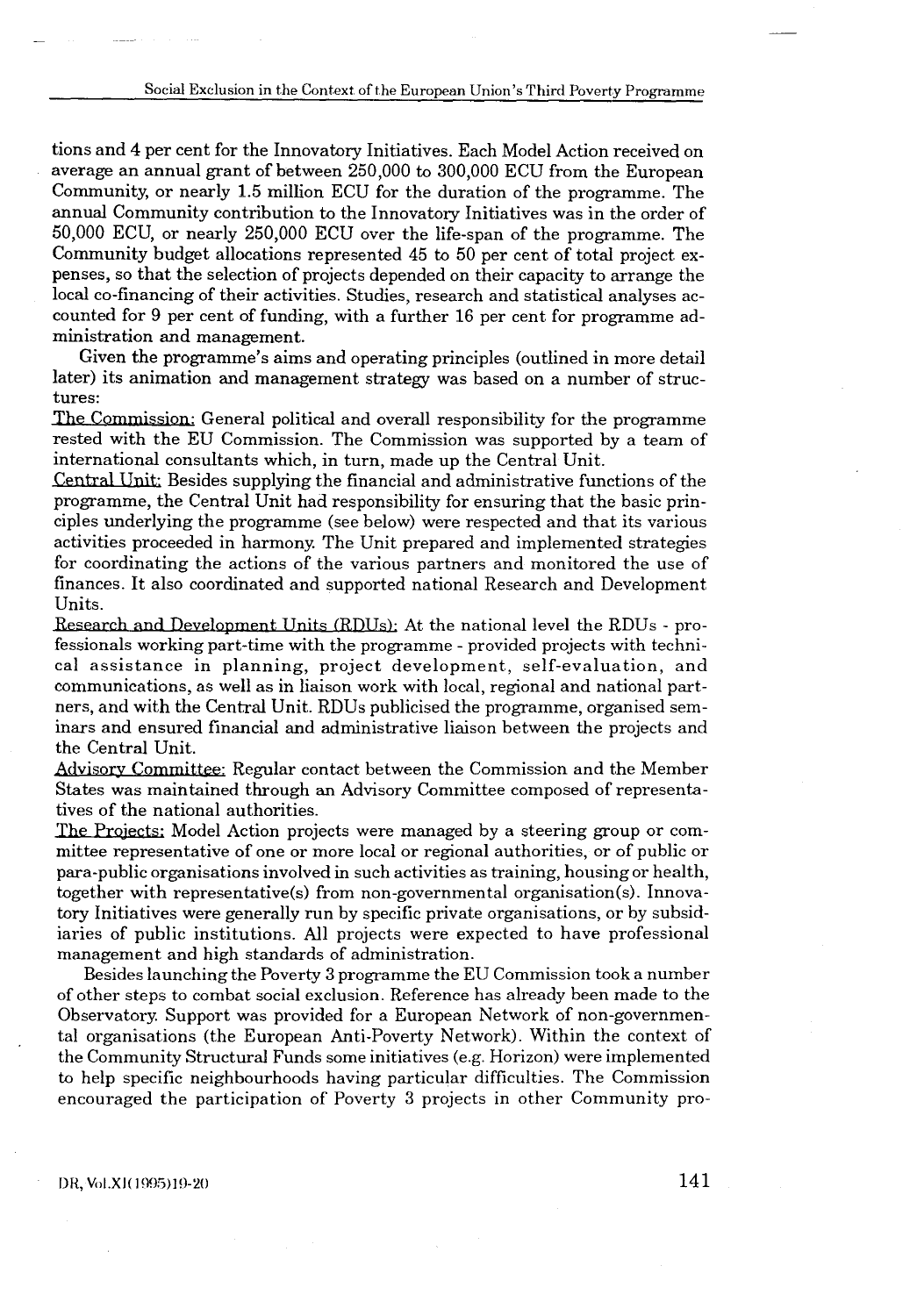# Patrick Commins  $\overline{a}$   $\overline{a}$   $\overline{a}$   $\overline{a}$   $\overline{a}$   $\overline{a}$   $\overline{a}$   $\overline{a}$   $\overline{a}$   $\overline{a}$   $\overline{a}$   $\overline{a}$   $\overline{a}$   $\overline{a}$   $\overline{a}$   $\overline{a}$   $\overline{a}$   $\overline{a}$   $\overline{a}$   $\overline{a}$   $\overline{a}$   $\overline{a}$   $\overline{a}$   $\overline{a}$   $\overline{$

grammes so as to maximise the opportunities for synergy, especially with the activities being supported by the European Social Fund.

### Terminology and Concepts

Before going on to discuss the programme's principles and implementation procedures, it is useful to draw more precise distinctions between poverty and social exclusion and to note how changes in terminology revealed an underlying process of conceptualisation in the Community's social actions .

While the terms 'the poor' and 'poverty' had been used in the first and second anti-poverty programmes, the third programme focused on 'the least privileged', which term was itself modified to become the 'socially excluded' (Georis et al., 1994: 4) . Nevertheless, the third programme was established and set into motion on the understanding that it was a programme to combat poverty . While the projects in Poverty 3 tended to use the terms 'poverty' and 'social exclusion' indistinguishably, sometimes synonymously, a clearer understanding of their different meanings evolved during the programme (Andersen et al., 1994). Poverty is seen as a limited form of exclusion arising from a lack of resources, primarily consumer resources, but there are forms of exclusion that may not result from a lack of resources . Social exclusion includes poverty but has been extended in meaning to include the lack of access to, or the denial of, a range of citizen rights . Social exclusion is a broadening of the concept of poverty to encompass three notions: comprehensiveness, process and structural connotations .

Comprehensiveness refers to the understanding of social exclusion as encompassing the connections between different aspects of deprivation and their cumulative effects when these occur together . Exclusion from the labour market is one of the most common forms of exclusion but people may be excluded from centres of power and decision-making, from access to legal aid or to welfare benefits, or from family and community systems that provide social networks of care, companionship and moral support in times of difficulty.

Social exclusion contains notions of a process or of a set of mechanisms by which people are shut out from the opportunities, benefits and rights normally accessible by citizens of contemporary society. This shifts the emphasis from dealing with the 'static' conditions of 'the poor' as a social category to the dynamic processes by which people become excluded. These processes may be traceable to a number of causes, including the ineffectiveness of policies or the perverse effects of policies.

Social exclusion is a structural phenomenon, a perspective which implies that 'integration' means social change . In other words, integration cannot be confined to actions involving only the excluded; solutions to problems of exclusion lie in social policies which society in general must see fit to design and implement. Moreover, changes in the mechanisms of exclusion and the creation of mechanisms of integration can only be fostered in the right direction with the active participation of the excluded (Andersen et al., 1994).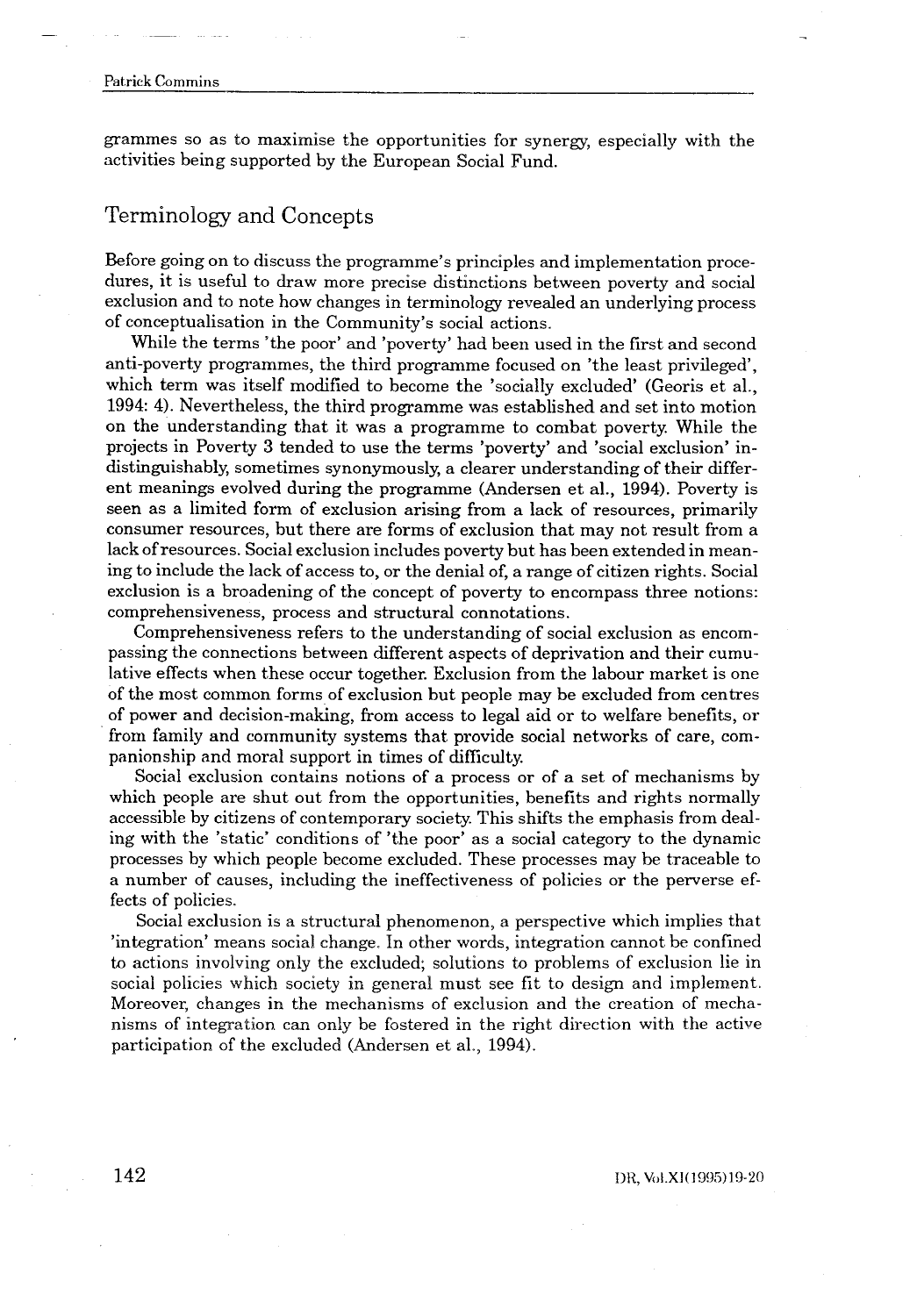#### Aims and Principles

 $\frac{1}{\sqrt{2}}\int_{0}^{\sqrt{2}}\frac{dx}{\sqrt{2}}dx$ 

The two most substantive aims of the Poverty 3 programme were :

(a) to contribute to the development of preventive measures to assist groups at risk of becoming economically and socially less privileged, and of corrective measures to meet the needs of the poor

(b) to produce, from a multi-dimensional viewpoint, innovatory organisational models for the integration of the economically and socially less privileged, involving all economic and social actors.

Projects were obliged to meet a number of requirements in conducting their activities . These became, in effect, the 'programme principles' and the defining elements in the organisational models being set up at the local level.

A Multi-dimensional and Integrated Approach: Social exclusion tends to be ere obliged to meet a number of requirements in conducting their<br>se became, in effect, the 'programme principles' and the defining<br>in the defining energy of the series of the series of the local level.<br>mensional and Integr related to a combination of contributing factors - low incomes, inadequate education and training, poor quality accommodation, lack of political voice . Consequently, the integration of least privileged groups - the excluded - requires multiple actions which are not a collection of partitioned interventions aimed at pre-defined specific groups ('poor people') but a systematically-organised, interlinked and coordinated plan of action designed to respond to the multi-dimensional nature of the problem of exclusion.

Partnership: The identification of multi-dimensional and integrated plans of action implies the participation of different partners, generally including both public organisations and private associations, in a single project organisation.

Participation of Target Groups: To be consistent with the philosophy of social integration, projects were required to ensure that those who directly experience exclusion took part in decision-making processes . This, in effect, is to challenge the traditional way of viewing the least privileged as 'clients' or 'target groups', and to consider them instead as active members of problem-solving networks .

Apart from the three 'core principles' above, a number of other requirements were specified by the Commission :

• self-evaluation - projects were expected to devote a part of their budgets (about 5 per cent) to monitoring their own progress and systematically assessing their performance, as essential elements to good project management

• visibility - because of the need to transfer learning and to influence public attitudes in favour of actions to combat exclusion, projects were expected to publicise their activities and give visibility to the programme

• transnationality - the transnational dimension was required for the 'Europeanisation' of the programme, and for exchanging experiences, understandings and lessons learnt. Transnationality implied inter-project visits, thematic exchanges on specific issues and seminars to bring together a wide range of interested parties (evaluators, partners, politicians, etc.).

• . synergy - as already noted, projects were expected to collaborate with other initiatives taken in favour of the excluded . However, this aspect was not emphasised until later stages in the programme (Georis et al., 1994: 6).

It will be obvious from the foregoing discussion that the Poverty 3 programme combined centrally-designed prescriptions for the various actors involved with responsibilities for implementing the programme devolved to local structures . This arrangement required continuous consultation and negotiation between actors at different levels - local, national and European .

#### DR, Vol.XI(1995)19-20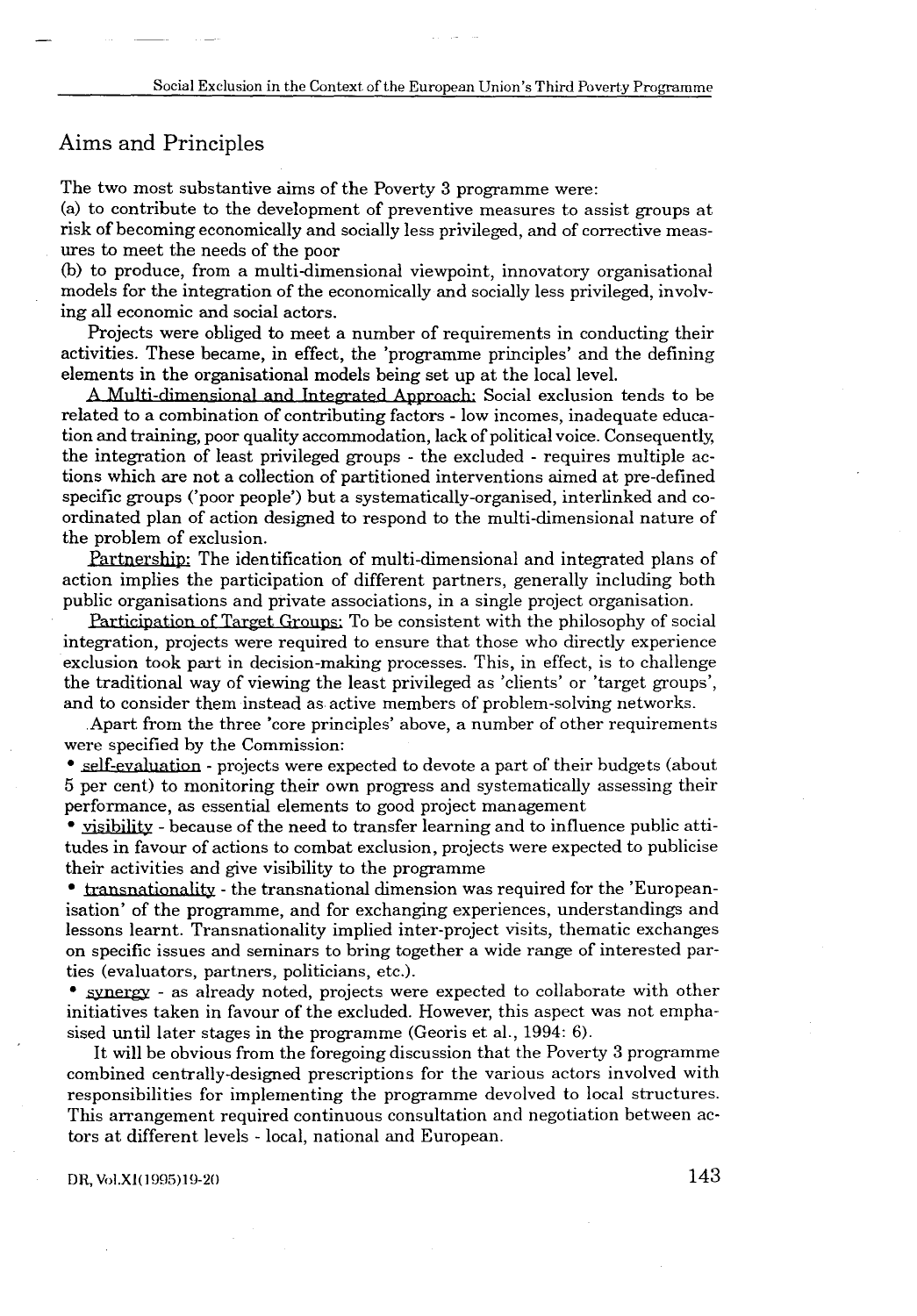#### Project Actions

Space here does not permit a lengthy presentation of the activities of projects, nor of the processes of organisation and implementation at the local level . It is possible, however, to summarise the more important interventions in the programme under a number of 'dimensions of integration' .

Activities focused on economic integration centred very much on vocational training to facilitate access to income-earning opportunities . Even in countries with well-developed systems of training there are apparently categories of people who are left on the fringes and for whom training modules must be specially designed to integrate them into working life. Other actions under this heading included the identification and support of small-scale producers, strengthening local enterprise (e .g. by improving credit facilities, technical assistance, marketing or human skills), and the valorisation of local resources (e .g. to develop appropriate forms of rural tourism) .

Social integration measures were mainly concerned with specific target groups (young people, women, the elderly, schoolchildren), particularly with developing their personal capacities and improving their access to services . Examples were school support programmes, vocational guidance, literacy programmes, secondchance education, language training for immigrants, health care and social services for the elderly. It was common for projects to seek to influence the policies and programmes of partners involved in social service delivery.

Combating exclusion must inevitably be concerned with environmental enhancement and many projects devoted attention to improving living accommodation (e .g . by the maintenance or upgrading of houses), and, to a lesser extent, to improving the physical aspects of residential areas in disadvantaged parts of cities .

Local infrastructural improvements were mostly confined to establishing community facilities in disadvantaged areas, especially single-purpose or multipurpose resource centres, (e.g. for the elderly or as a base from which various other project activities and services could be organised) .

Political integration, in the widest sense, was pursued through involving the target groups in project decisions, researching the impacts of policy measures on local populations, raising awareness about citizens' rights (e.g. among tenants), information and publicity campaigns to highlight racism and the need for nondiscriminatory policies.

A surprising number of activities were concerned with cultural and communal integration, as evidenced by the development of cultural and recreational opportunities (e.g. among migrants, young people and the elderly), and the establishment and strengthening of social networks among such categories as young people in mountain areas or 'street' children in cities.

#### Outcomes and Lessons

The EU Poverty 3 programme was unique in its nature and complex in its aims, structures and operations. Its design had to reflect the delicate - and evolving balances inherent in the authority and decision-making relationships between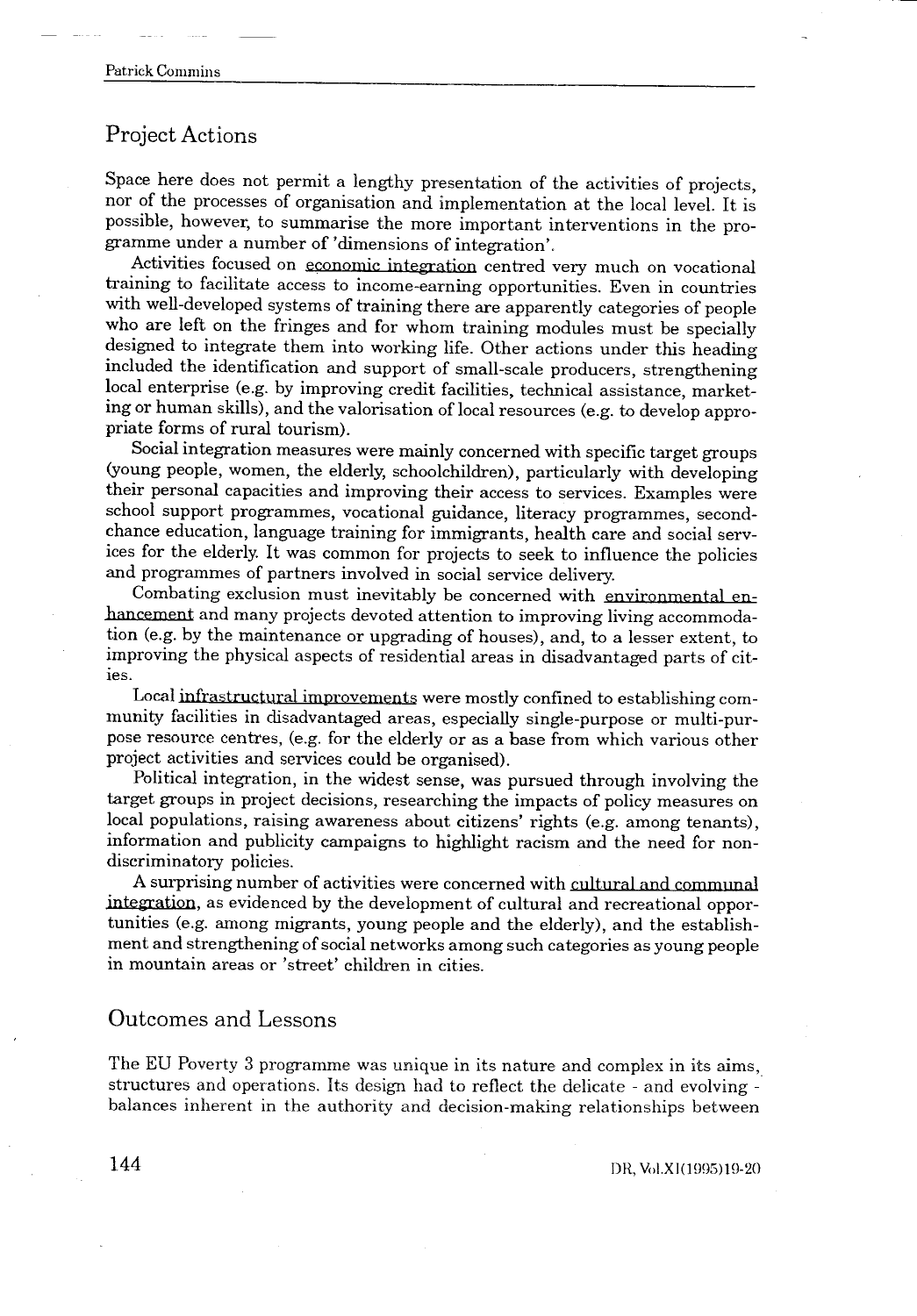local and national interests on the one hand and those of the Council of Ministers, the European Parliament and the Commission on the other . This context called for constant consultation and negotiation instead of a simple top-down process of planning and implementation (Commins et al., 1994: 9). Its projects were located in very differentiated settings in terms of socio-economic environments, social welfare regimes, administrative systems and political cultures . Yet the scale of funding for the programme was minuscule compared to the budgets available under the EU's Structural Funds .

Nevertheless, the successful completion of Poverty 3 validated the basic philosophy underlying the conceptualisation and design of the programme. It has provided a number of valuable lessons regarding the concepts, principles and implementation of anti-exclusion policies and actions .

The programme contributed substantially to the explication and refinement of the meaning of social exclusion and to the insertion of this term in discussions on social affairs in a number of Member States . The concept has taken on a wider political meaning as a strategic focus for understanding the relationships between disadvantaged citizens and administrations . The inclusion of a clause on the fight against social exclusion in the Treaty of the European Union (the 'Maastricht Treaty') is an expression of a renewed concern about the processes of poverty reproduction and their consequences for regions, social groups, minorities and individuals . At a more practical level, the programme broadened the social base of concerned people and institutions which have been brought into discussion and action to deal with specific obstacles to economic and social integration (Central Unit, 1992: 8-9) .

The relevance of multi-dimensionality as an approach to fostering social and economic integration at the local level was confirmed in the programme. However, a number of difficulties with this idea were evident in the projects . The effective operationalisation of multi-dimensionality in a strategy of anti-exclusion requires not only a good understanding of the notion of exclusion in the first instance, but also a competent analysis of exclusionary mechanisms locally, and of how exclusion, as it manifests itself locally, is related to more global processes . Without this analysis, project actions can become confined to pre-defined target groups - typically, readily defined 'poor people' - and result in a catalogue of diverse but uncoordinated actions . Even when multi-dimensionality is expressed as the coordination of intersectoral actions in response to deprivation, it may still neglect more basic issues of resource provision or citizens' rights . Related to this, locally-designed actions organised on a territorial basis may, even unintentionally, embrace only the local population and exclude nomadic or transient groups . It also seems that increasing the capacity for local responses to foster economic and social integration requires more flexibility from statutory or regulatory instruments. In regard to particular project actions themselves, the programme demonstrated the limitations of conventional employment strategies based on improving technical skills and providing incentives to investment . The economic integration of categories of deprived people also requires measures which seek to bring about changes in attitudes and behaviour and not only on the part of 'target groups' but among agencies involved at all levels of training and employment provision .

Given the structures of the EU, the principle of partnership is essential to its effective functioning - for developing dialogue and ensuring consensus for new

DR, Vol.XI(1995)19-20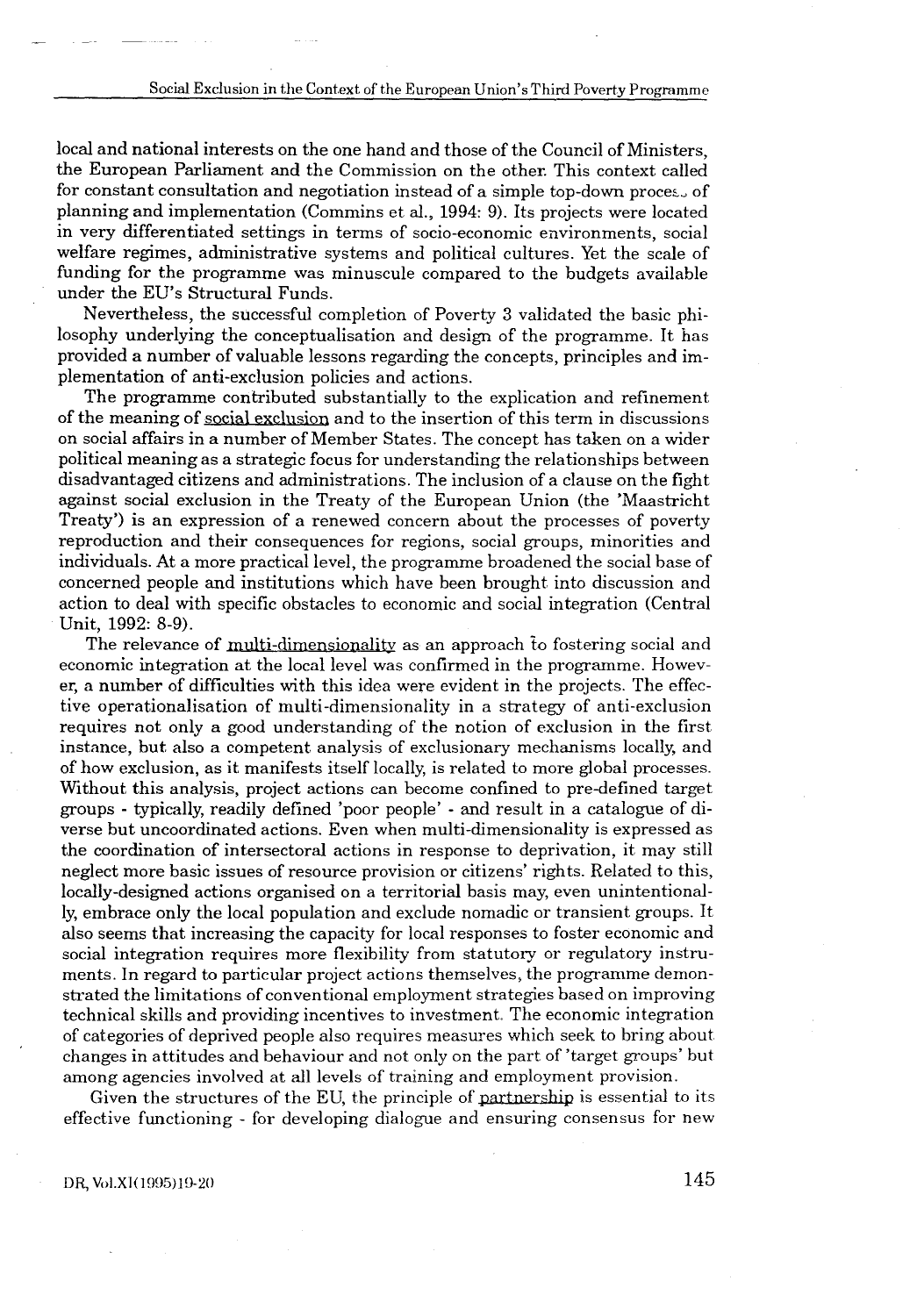policy directions . Poverty 3 strengthened the notion of partnership by putting it into practice at the different levels of the programme, both in financial and institutional terms . At the European level, it furthered the expansion of networks, associations and mechanisms essential to the creation of 'a social Europe' . At project level, partnership was a novel idea in many contexts, especially where project steering groups brought together government agencies and non-government associations . Most of the Model Actions had an average of 10 partners (Becher et al., 1994: 13). This obviously represented a break from compartmentalised structures and a move towards new alliances and new support systems . Partnerships also provided a basis for the wider transferability of understandings, ideas and actions in favour of economic and social integration . However, in some situations there was a scarcity of partners, or only public partners were available ; in many cases economic partners were slow to emerge, while in the case of Greece there was no legal framework to facilitate the creation of public/private entities.

The programme made an important contribution to modifying some simplistic views about the application of the partnership principle in local project actions . Partnership is much more than just establishing a legal structure in order to involve a number of actors in a common endeavour. Project experiences revealed the importance of considering partnering as a social process . This has several implications . It means that the maturation of an effective partnership takes time, progressing through a number of phases. It means having arrangements to modify unequal resources of power among partners, to handle conflict, to secure both the sustained personal commitments of individual members on project steering groups and, equally, the institutional commitments of the agencies to which these individuals belong . And partnerships at the local level must be replicated by similar structures and processes at central or higher levels, especially where local partners have limited power .

In Poverty 3 the principle of participation was intended as a means of empowerment by giving the excluded a voice in decisions affecting their lives, and by balancing the technical input of various experts with the viewpoints of those experiencing exclusion . Participation took several forms in the programme, but prinp cipally it. was put into effect through the involvement of deprived people in steering groups, in sub-committees or in specific initiatives. Participation of excluded groups, however, presupposes that these groups are correctly identified ; but as Georis and Simonin (1994: 13) note, defining underprivileged groups is complicated by the acknowledgement that financial criteria alone are poor indicators of problems of exclusion . This takes us back to a point already made : that effective local anti-exclusion strategies are dependent on an understanding of exclusion (as distinct from poverty) and on a systematic analysis of exclusionary processes .

As far as the matter of achieving synergy between Poverty 3 and the actions promoted by the Community's Structural Funds is concerned, the outcomes improved over time but remained limited. The main reasons for this were (i) the wide gulf between the internal workings of the Structural Fund and those of the Poverty 3 programme, and (ii) erroneous interpretation of the prohibition of double-funding of activities from Community finances (Georis et al., 1994). In any case, synergy will not occur without very systematic endeavours on the part of the major actors concerned, backed up by political commitment and appropriate systems of management and organisation.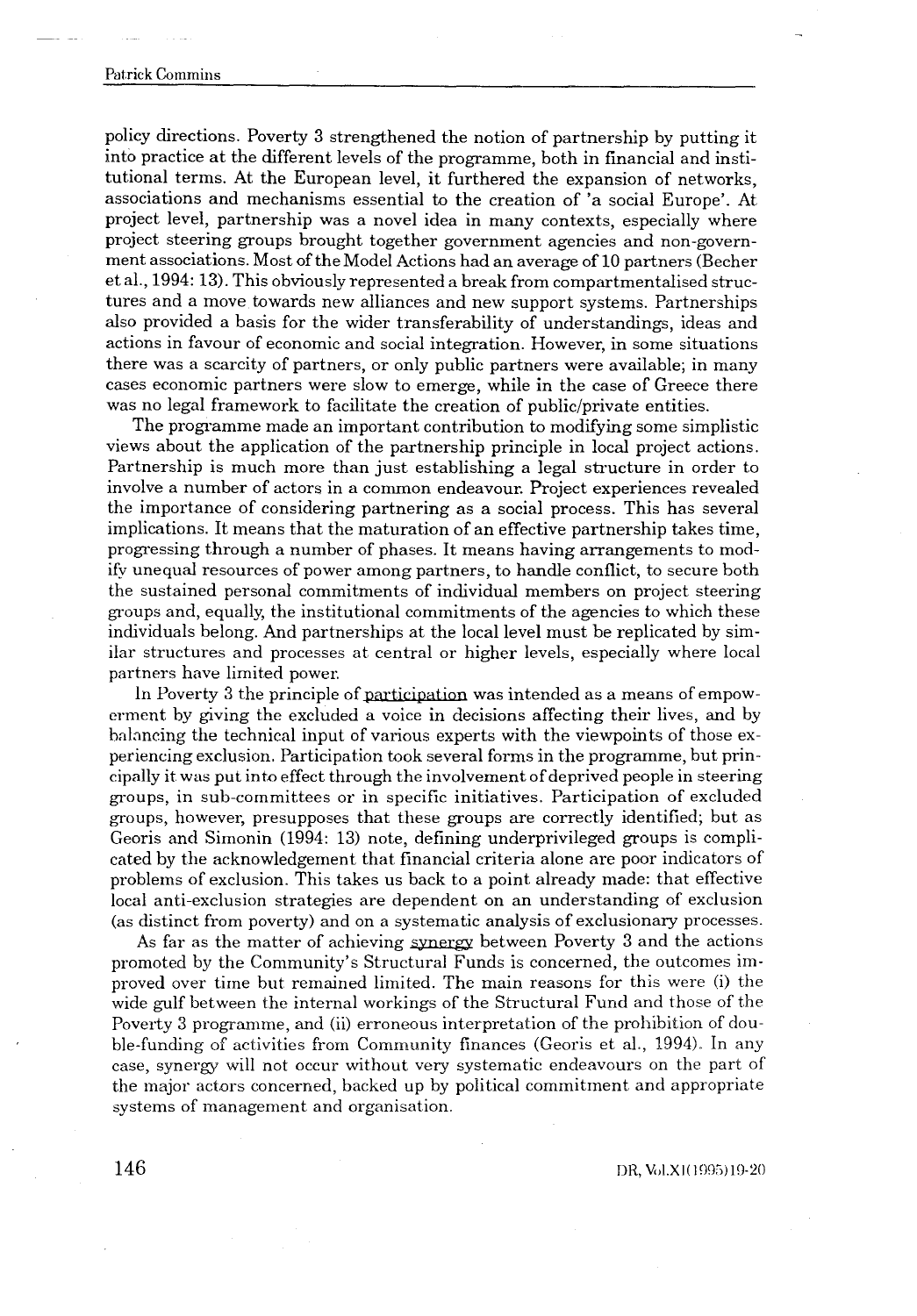The transnationality of the programme was developed by the high level of participation of project partners, staff and target groups in bilateral exchanges, thematic exchanges and seminars . The thematic exchange dimension was best exemplified by the rural projects, which organised a series of five meetings on the challenge of fostering economic and social integration in the rural areas . The diversity of local circumstances and limitations in language competency restricted the benefits gained from transnational meetings . The experiences also indicated that such meetings need careful advance planning and organisation to maximise the benefits they offer.

To enhance the visibility of the programme and of its actions Poverty 3 had both a publications policy and a communications strategy . At each level, several products and documents were published and circulated . The communications strategy sought to provide various interests with regular and relevant information, but in particular to involve the media in various events organised within the programme. Overall, the outcome has been the greater public awareness about poverty and social exclusion, although countries vary in the extent to which there is a receptive climate for innovation in social policy. Moreover, there was a particular problem in that the media were not initially very attracted by concepts like multi-dimensionality, while programmes with medium- or longer-term aims were not of interest to journalists whose editors need up-to-date news or accounts of dramatic actions rather than of slower processes of intervention (Conroy, 1994: 13) . On the other hand, presenting an area as a so-called poverty or deprived area runs the risk of having it stigmatised - to the detriment of efforts to put the area on a path of positive development. Projects were also insufficient in number to achieve a major impact on the popular consciousness .

In evaluating Poverty 3, self-evaluation was the principle adopted, both at the project and programme levels . This emphasised the notion of continuous learning from experience and the desirability of revising objectives, targets and strategies at the different levels . Despite uneven results, it was felt that the value of the approach had been proved, but a number of problems did emerge . There were great variations among projects in understanding what self-evaluation meant, in the commitment to implementing it, and in the personnel to carry it out (Com mins et al., 1994). In many contexts there was little experience or culture of evaluation in social interventions. The linkages between project and programme evaluation were problematic; for instance, information derived from project selfevaluation tended to be preserved inside the project and not readily shared for programme evaluation (Conroy, 1994: 15).

If self-evaluation is to work from the point of view of providing adequate and reliable data for programme evaluation, an important issue is the role and status of the evaluator vis-a-vis the project committee and management, on the one hand, and the rest of the programme on the other (Commins, 1994: 20). In Poverty 3 the main deficits were in overall programme evaluation . This was to some extent attributable to a lack of appreciation at the planning stage of the resources required for this purpose.

It was important that Poverty 3 functioned cohesively across its different levels as a pilot demonstration programme and not simply as a collection of projects assisted by EU funding. The programme's design therefore required a complex structure of <u>organisati</u> nat Poverty 3 functioned cohesively across its different levation programme and not simply as a collection of projects g. The programme's design therefore required a complex on and management to deal with the political and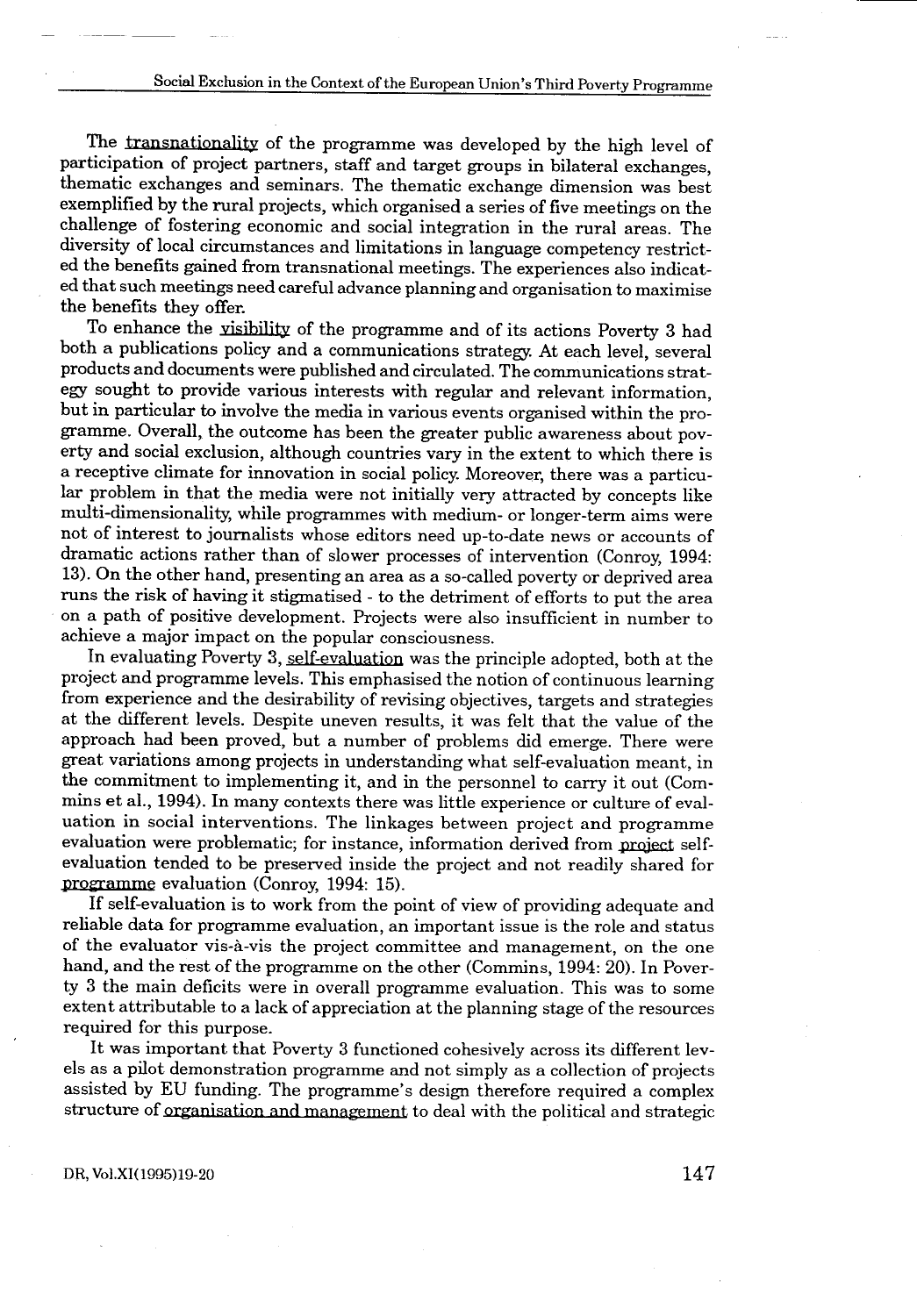orientation, as well as with the operational and administrative dimensions . Generally, the programme proved adequate and workable in practice . Inevitably, several difficulties had to be overcome, arising from (i) the structures of the programme and the roles assigned to the various actors, (ii) the regulations of the Community and its functioning procedures, and (iii) those difficulties resulting from inadequacies in the operating teams themselves (Abou Sada et al., 1994: 11) . Some examples illustrate these points . The first contractual period of seven months - the 'definition phase' - proved too short to give projects sufficient time to become operational on a satisfactory basis . The phasing, standardised budgeting and project expenditure rules dictated by Community regulations did not always fit well with the momentum of action at the local level . Despite the concern to decentralise responsibility, it became clear that a certain minimum number of initiatives would have to be orchestrated at the central level in order to maintain internal cohesion . At the local level, a number of projects faced difficulties in securing co-funding, and inadequacies emerged in staff competencies . At a late stage in the programme, special training was made available for project staff while most other problems were dealt with by direct contact between projects and RDUs (or the Central Unit), and by seminars or workshops.

#### Conclusion

The primary objective of the Poverty 3 programme was not to achieve the integration of the largest possible number of excluded people but to promote new organisational models and preventive measures for combating exclusion . In this respect, it had an impact commensurate with the scale of its resources . Its capacity to mobilise relatively large numbers of agencies and people was one of its main strengths during a time of discontent and even disenchantment with social affairs (Conroy, 1994).

It contributed significantly to the widening of the debate on social exclusion and helped the Community to give a strong political signal that social exclusion is on the policy agenda. While there is a consensus that all citizens should have a guarantee of a basic level of resources, there is a growing realisation that social policies will now have to take on the more ambitious objective of helping people find a place in society - other than through conventional employment policies (see Commission of the European Communities, 1993: 21).

The programme demonstrated the value of an integrated approach at the local level based on multi-dimensional action, institutional partnerships and the participation of those most directly affected . Some of the local projects will become part of the continuing work of national or local administrations . In a large number of cases, specific actions will be continued . Most of the Innovatory Initiatives will continue to function within the non-governmental sector (Conroy,  $1994:21$ ).

However, the ultimate impact of programmes such as Poverty 3 will not depend entirely on the demonstrations of their efficacy. First, there are new or more intensified challenges facing Europe : the ageing of the population, new trends in immigration, changes in traditional family solidarity, new technologies, global competition and the enlargement of the Community European social policy is entering a critical phase (Commission of the European Communities, 1993: 6).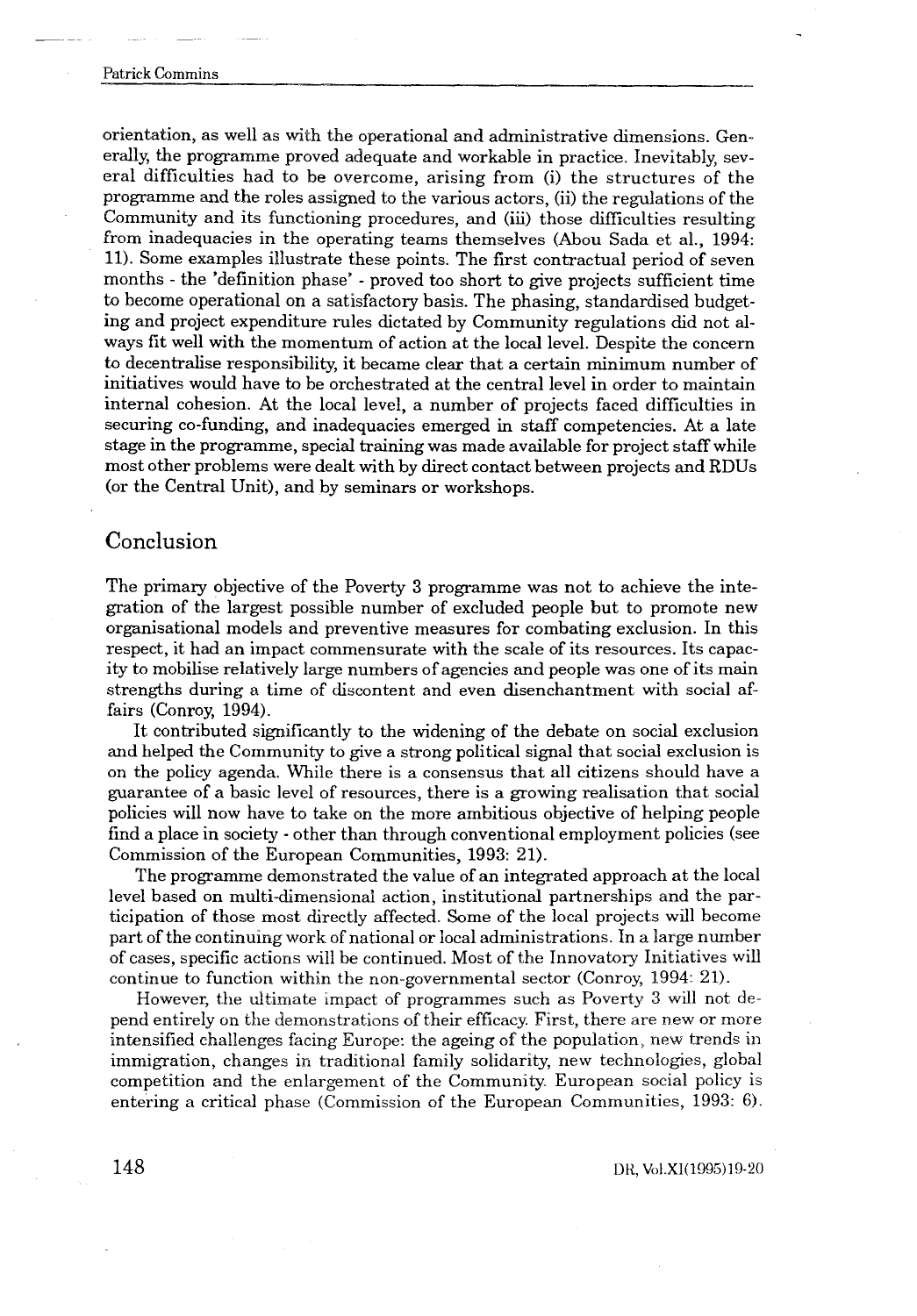Second, Poverty 3 has been part of a more comprehensive search for new orientations in the social policies of the European Union. This search is reflected in expanded structures for dialogue and for the development of consensus, in the widening of the scope of Community instruments (such as the European Social Fund), and particularly in the Social Agreement of the Treaty of European Union. But progress has not been without its difficulties, given the limited powers of the Union, the need to adhere to the principle of subsidiarity, and the different socio-political circumstances in European countries.

In this last respect, Member States differ in the way ideologies and policy perspectives shape social budgets, systems of social protection and mechanisms of social intervention . Nevertheless, as the 1993 Green Paper (Commission of the European Communities, 1993: 12) points out, the Community's fundamental objective remains constant: the advancement of economic and social progress as two sides of the same coin and the search to ensure that the process of integration is clearly identified in the minds of the population as bringing incremental improvement in social and living standards in its wake.

#### References

- Abou Sada, G. (1991), Europe Against Poverty, Commission of the European Communities, Brussels
- Abou Sada, G., Brewer, W and Swiergiel, C . (1994), Administration and Management, Animation et Recherche (GEIE), Brussels
- Andersen, J, Bruto da Costa, A., Chigot, C., Duffy, K., Mancho, S. and Mernagh, M. (1994), Definitions of Poverty, Exclusion and Integration, Animation et Recherche (GEIE), Brussels
- Becher, U., Estivill, J., Papantoniou, A., and Zanier, L . (1994), Partnership and the Fight Against Exclusion, Animation et Recherche (GEIE), Brussels
- Central Unit, Poverty 3 Programme (1992), The Dynamics of the Programme at Half-Way Stage, Animation et Recherche (GEIE), Brussels
- Commins, P., O'Cinnéide, S., Simonin, B. and Verzelen, W. (1994), The Evaluation of a Complex Programme, Animation et Recherche (GEIE), Brussels
- Commission of the European Communities (1988), Social Dimension of the Internal Market, SEC (88) 1148, Brussels
- Commission of the European Communities (1993), European Social Policy, Options for the Union, CEC, Brussels
- Commission of the European Communities (1994), Employment in Europe, CEC, Brussels
- Conroy, P (1994), Evaluation of the Achievements of Poverty 3 Synthesis, Animation et Recherche (GEIE), Brussels
- Council of the European Communities (1989) ; Resolution of 29 September 1989 on combating social exclusion 89/c 277/01, Official Journal of the European Communities, No. C277/1, Brussels
- Georis, P., Mernagh, M. and Mylonakis, D. (1994), Experiences in Cooperation between Poverty 3 and Actions Orchestrated by the Community Structural Funds, Animation et Recherche (GEIE), Brussels
- Georis, P and Simonin, B . (1994), The Multidimensional Approach as a Principle of the Programme, Animation et Recherche (GEIE), Brussels

DR, Vol.XI(1995)19-20